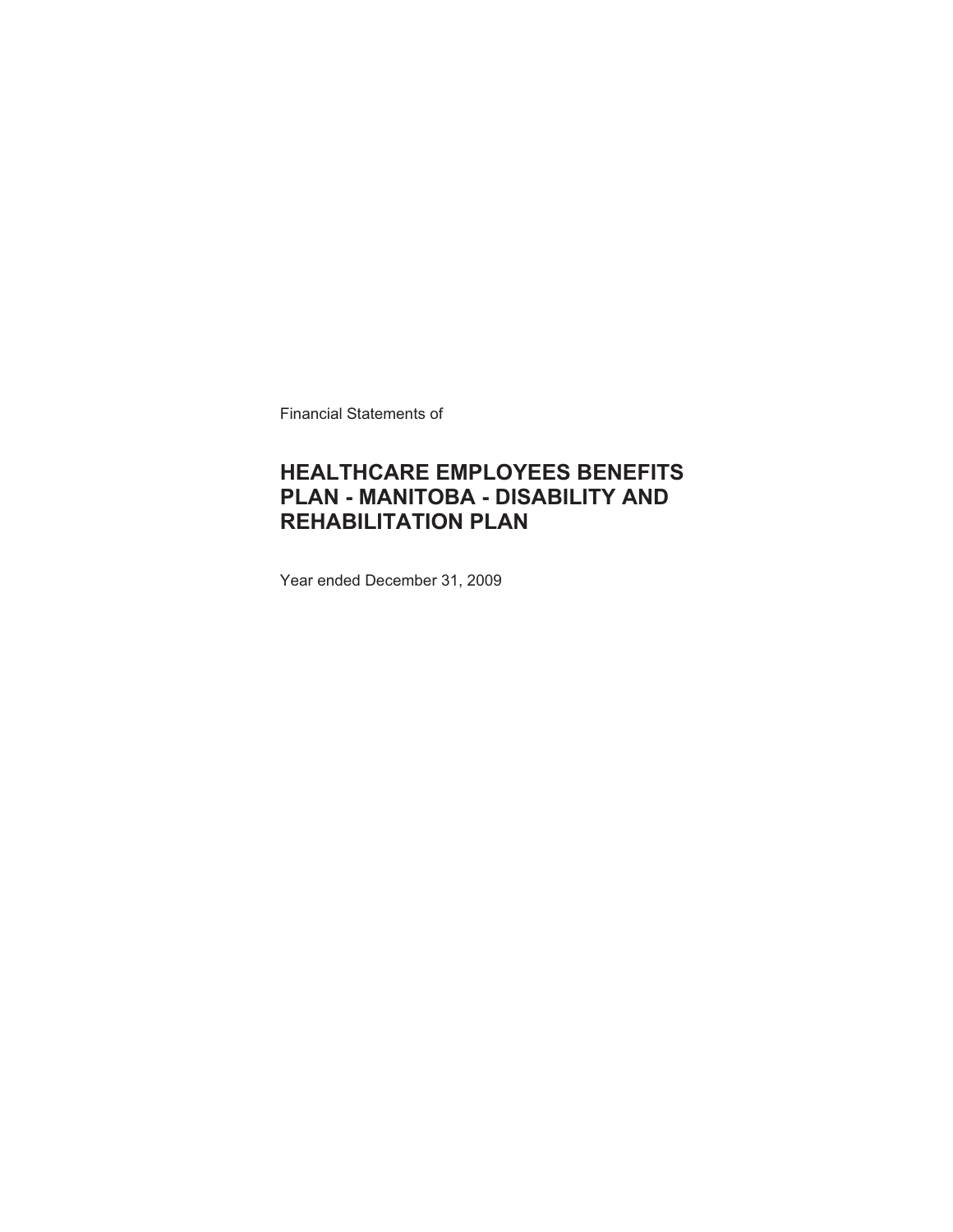

KPMG LLP<br>
Chartered Accountants<br>
Chartered Accountants<br>
Tax (204) 957-0808 **Chartered Accountants** Suite 2000 – One Lombard Place **Internet www.kpmg.ca** Winnipeg MB R3B 0X3 Canada

# **AUDITORS' REPORT**

To the Board of Trustees of Healthcare Employees Benefits Plan - Manitoba - Disability and Rehabilitation Plan

We have audited the statement of net assets of the Healthcare Employees Benefits Plan - Manitoba - Disability and Rehabilitation Plan as at December 31, 2009 and the statement of changes in net assets for the year then ended. These financial statements are the responsibility of the Plan's management. Our responsibility is to express an opinion on these financial statements based on our audit.

We conducted our audit in accordance with Canadian generally accepted auditing standards. Those standards require that we plan and perform an audit to obtain reasonable assurance whether the financial statements are free of material misstatement. An audit includes examining, on a test basis, evidence supporting the amounts and disclosures in the financial statements. An audit also includes assessing the accounting principles used and significant estimates made by management, as well as evaluating the overall financial statement presentation.

In our opinion, these financial statements present fairly, in all material respects, the net assets of the Plan as at December 31, 2009 and the changes in its net assets for the year then ended in accordance with Canadian generally accepted accounting principles.

 $KPMS$  11P

Chartered Accountants

Winnipeg, Canada May 28, 2010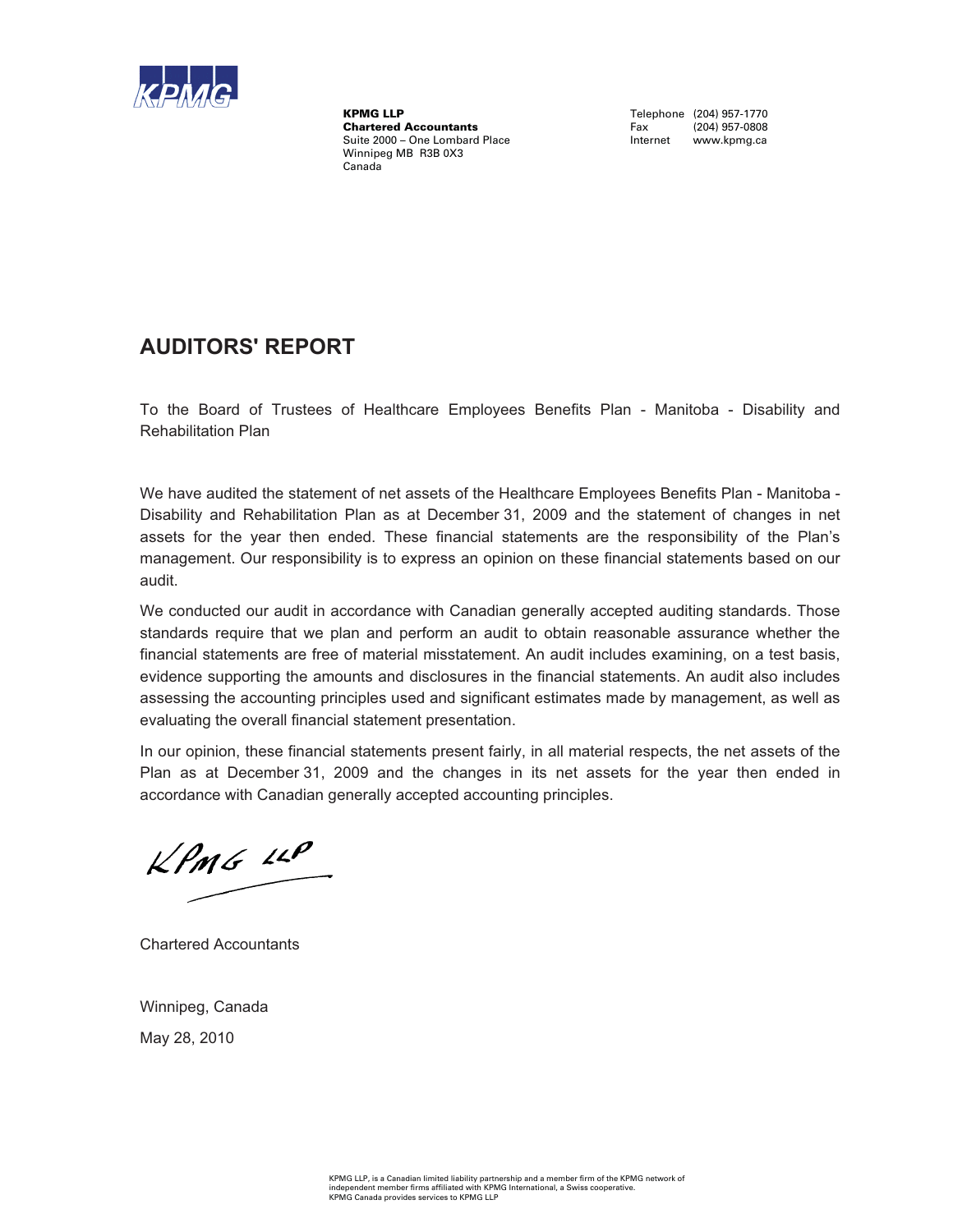**Statement of Net Assets** 

## December 31, 2009, with comparative figures for 2008

|                                                                                                                                |   | 2009                                                |    | 2008                                               |
|--------------------------------------------------------------------------------------------------------------------------------|---|-----------------------------------------------------|----|----------------------------------------------------|
| Assets                                                                                                                         |   |                                                     |    |                                                    |
| Cash                                                                                                                           | S | 7,393,190                                           | s  | 5,757,467                                          |
| Premiums and other receivables                                                                                                 |   | 2,468,335                                           |    | 2,251,262                                          |
| Prepaid expenses                                                                                                               |   | 45,249                                              |    | 33,289                                             |
| Due from Manulife Financial (note 4)                                                                                           |   | 86,271                                              |    | 101,464                                            |
| Capital assets (note 5)                                                                                                        |   | 480,426                                             |    | 84,377                                             |
| Investments (note 6)                                                                                                           |   | 127, 176, 524                                       |    | 113,214,296                                        |
|                                                                                                                                |   | \$137,649,995                                       |    | \$121,442,155                                      |
| Liabilities and Net Assets                                                                                                     |   |                                                     |    |                                                    |
| Premiums payable and accrued liabilities                                                                                       | S | 911,649                                             | \$ | 777,731                                            |
| Due to Healthcare Employees Pension Plan - Manitoba<br>(note 10)                                                               |   | 168,507                                             |    | 179,826                                            |
| Obligations for (note 8):<br><b>IBNR</b><br><b>Disabled lives</b>                                                              |   | 17,980,000<br>73,997,000                            |    | 15,171,000<br>66,032,000                           |
|                                                                                                                                |   | 91,977,000                                          |    | 81,203,000                                         |
|                                                                                                                                |   | 93,057,156                                          |    | 82,160,557                                         |
| Net assets represented by:<br>Capital fund<br>Internally restricted fund (note 9)<br>Unrestricted fund<br>Commitment (note 12) |   | 480,426<br>16,000,000<br>28, 112, 413<br>44,592,839 |    | 84,377<br>10,000,000<br>29, 197, 221<br>39,281,598 |
|                                                                                                                                |   | \$137,649,995                                       |    | \$121,442,155                                      |

See accompanying notes to financial statements.

Approved by the Trustees:  $10<sub>10</sub>$ Chair Vice-Chair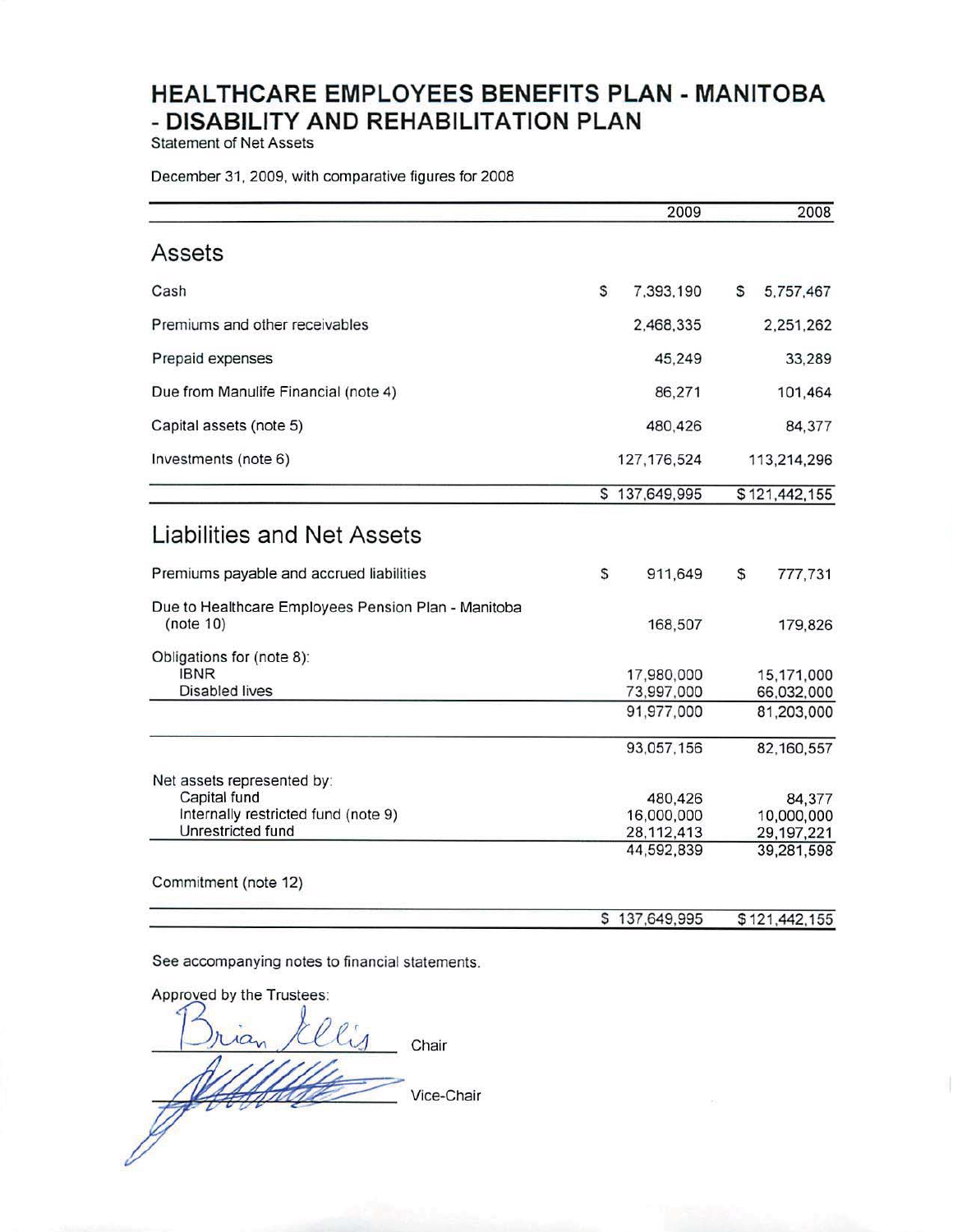Statement of Changes in Net Assets

Year ended December 31, 2009, with comparative figures for 2008

|                                                                        |                      |                                      |                 | 2009                 |                         | 2008                 |
|------------------------------------------------------------------------|----------------------|--------------------------------------|-----------------|----------------------|-------------------------|----------------------|
| Increases:                                                             |                      |                                      |                 |                      |                         |                      |
| Premiums                                                               |                      |                                      |                 | 33,643,586           |                         | \$30,848,731         |
| Investment income                                                      |                      |                                      |                 | 7,005,768            |                         | 7,371,344            |
|                                                                        |                      |                                      |                 | 40,649,354           |                         | 38,220,075           |
|                                                                        |                      |                                      |                 |                      |                         |                      |
| Decreases:                                                             |                      |                                      |                 |                      |                         |                      |
| Claims incurred                                                        |                      |                                      |                 | 19,660,725           |                         | 16,293,373           |
| Claim - related expenses                                               |                      |                                      |                 | 848,089              |                         | 701,515              |
| Amortization of capital assets                                         |                      |                                      |                 | 117,661              |                         | 319,524              |
| Administrative - HEBP (note 10)<br>Administrative - Manulife Financial |                      |                                      |                 | 3,878,988            |                         | 4,371,306            |
|                                                                        |                      |                                      |                 | 58,650<br>24,564,113 |                         | 77,163<br>21,762,881 |
|                                                                        |                      |                                      |                 |                      |                         |                      |
| Net increase prior to changes in obligations                           |                      |                                      |                 | 16,085,241           |                         | 16,457,194           |
| Changes in obligations for:                                            |                      |                                      |                 |                      |                         |                      |
| <b>IBNR</b>                                                            |                      |                                      |                 | (2,809,000)          |                         | (3,591,000)          |
| <b>Disabled lives</b>                                                  |                      |                                      |                 | (7,965,000)          |                         | (12, 815, 000)       |
|                                                                        |                      |                                      |                 | (10, 774, 000)       |                         | (16, 406, 000)       |
| Increase in net assets                                                 |                      |                                      | $\mathbb{S}$    | 5,311,241            | $\overline{\mathbb{S}}$ | 51,194               |
|                                                                        |                      |                                      |                 |                      |                         |                      |
|                                                                        |                      |                                      |                 |                      |                         |                      |
|                                                                        | Unrestricted<br>Fund | Internally<br><b>Restricted Fund</b> | Capital<br>Fund | 2009<br>Total        |                         | 2008<br>Total        |
|                                                                        |                      |                                      |                 |                      |                         |                      |
| Net assets, beginning<br>of year                                       | \$<br>29, 197, 221   | \$10,000,000                         | \$<br>84,377    | \$<br>39,281,598     | \$                      | 39,230,404           |
| Increase (decrease) in<br>net assets                                   | 5,428,902            |                                      | (117, 661)      | 5,311,241            |                         | 51,194               |
| Transfer for internally<br>restricted (note 9)                         | (6,000,000)          | 6,000,000                            |                 |                      |                         |                      |
| Transfer for capital<br>assets (note 5)                                | (513, 710)           |                                      | 513,710         |                      |                         |                      |
| Net assets, end of year                                                | \$<br>28,112,413     | \$16,000,000                         | \$<br>480,426   | \$<br>44,592,839     | \$                      | 39,281,598           |

See accompanying notes to financial statements.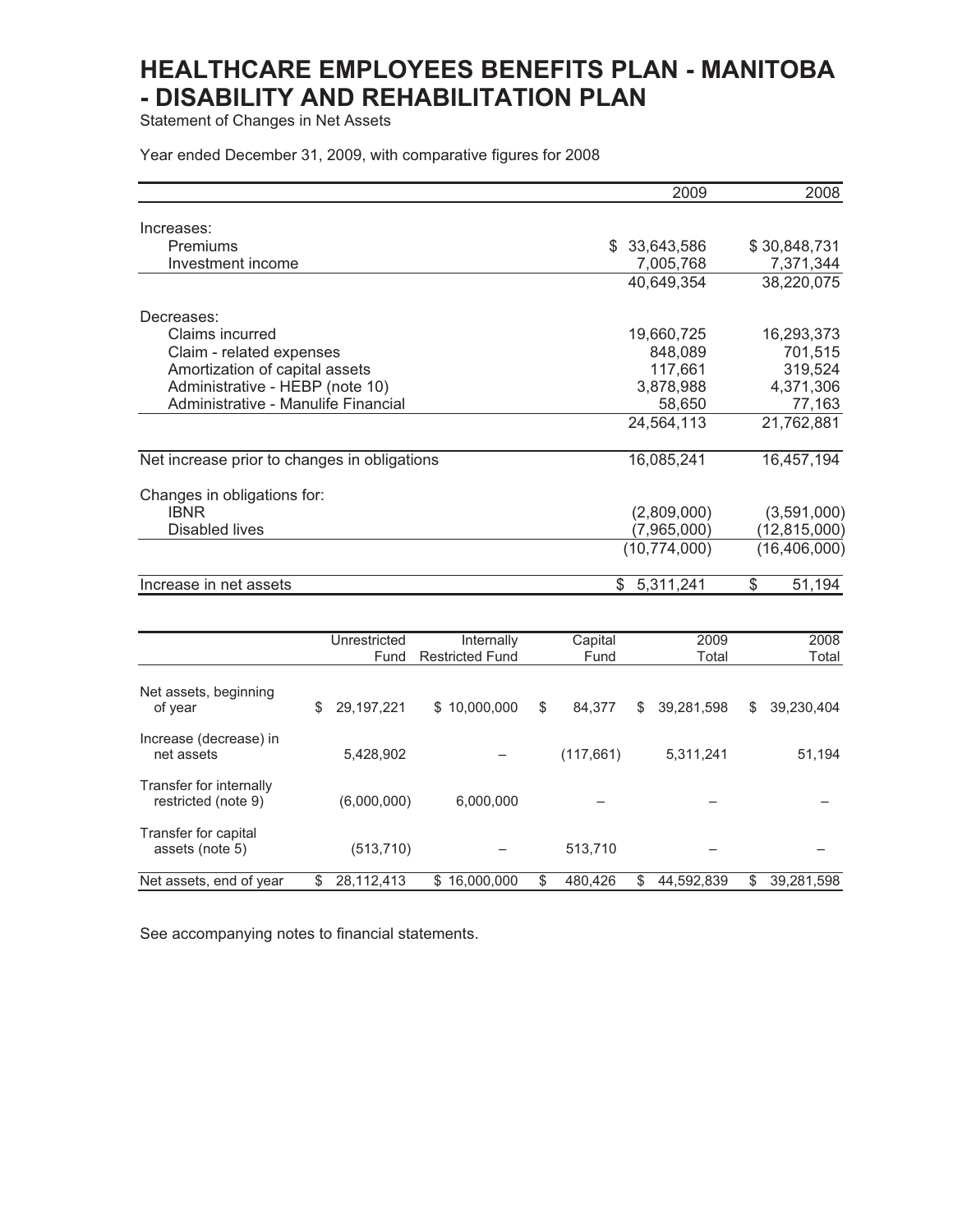Notes to Financial Statements

Year ended December 31, 2009

#### **1. General:**

The Healthcare Employees Benefits Plan - Manitoba (HEBP) is a jointly trusteed, not-for-profit organization which includes the disability and rehabilitation plan (the Plan) for healthcare employees in Manitoba.

The Plan is registered as a health and welfare trust under the *Income Tax Act* and is not subject to income taxes*.*

The disability and rehabilitation plan was established on October 1, 1988 to administer the long-term disability plan for employees of participating healthcare facilities of Manitoba. The employees' share of the Plan was insured with Manulife Financial for claims with disability dates on or before May 31, 2002 (Insured Plan). The employers' share of the Plan was selfinsured for claims with disability dates on or before May 31, 2002, but administered by Manulife Financial on an Administrative Services Only (ASO Plan) basis. Claims adjudication for the Plan is provided by Manulife Financial for claims with disability dates on or before May 31, 2002. Claims with disability dates on or after June 1, 2002 are self-administered and selfinsured.

### **2. Significant accounting policies:**

(a) Basis of presentation:

These financial statements are prepared on a going concern basis and present the aggregate financial position of the Plan as a separate financial reporting entity, independent of the participating employers and members. Only the assets and obligations to members eligible to participate in the Plan have been included in these financial statements. These financial statements do not portray the funding requirements of the Plan or the benefit security of the individual plan members.

(b) Fund accounting:

Assets, liabilities, revenues and expenses related to the Plan's capital assets are recorded in the Capital Fund. The Internally Restricted Fund represents amounts restricted by the Board of Trustees for the stabilization reserve consisting of the claims fluctuation reserve, operational risk reduction reserve and investment reserve. All other assets, liabilities, revenues and expenses are reported in the Unrestricted Fund.

(c) Investments:

Bond pooled funds are recorded at market values established by the respective fund trustee.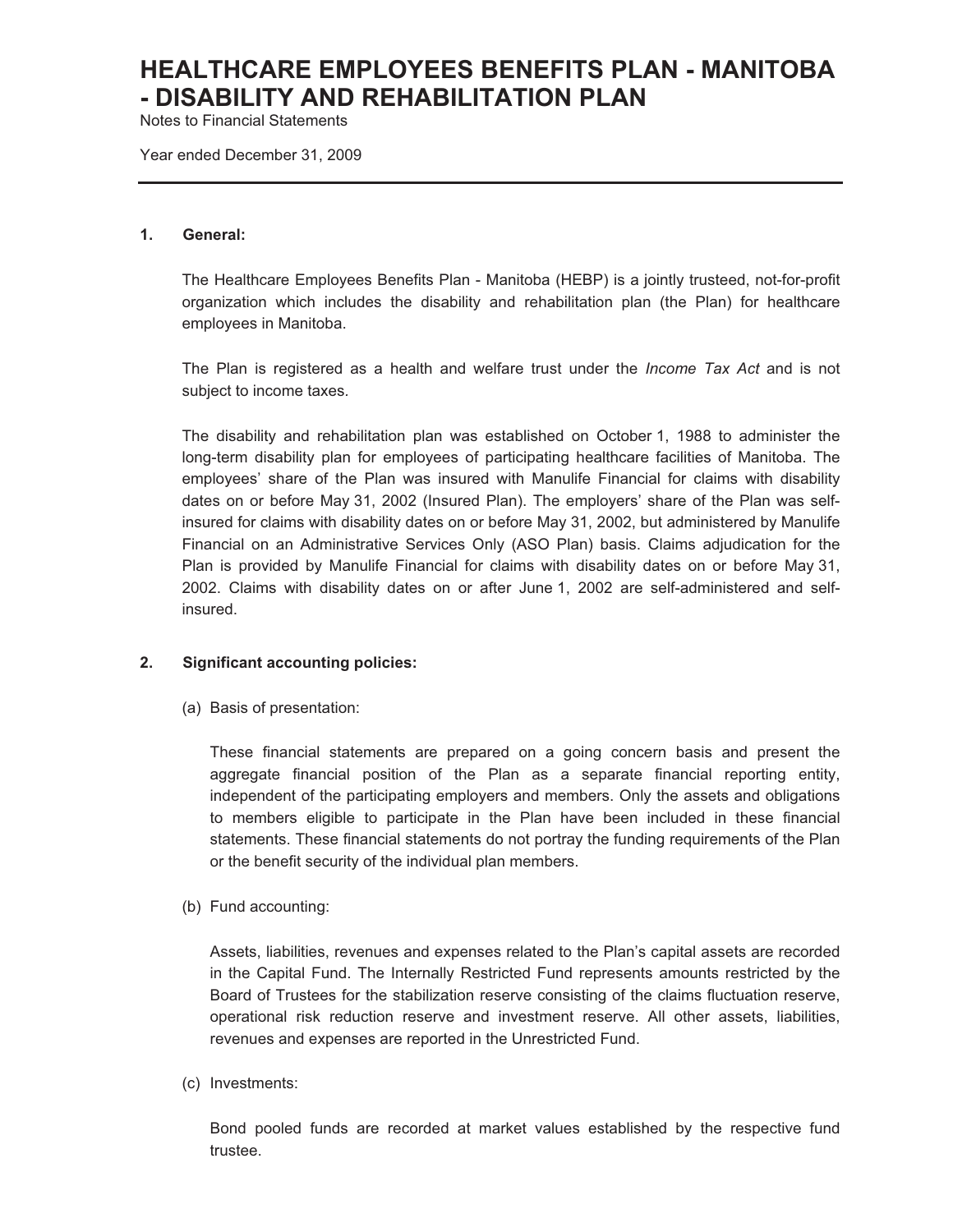Notes to Financial Statements (continued)

Year ended December 31, 2009

### **2. Significant accounting policies (continued):**

(d) Investment income:

Investment income includes interest and dividend income as well as realized and unrealized gains and losses on investments during the year. Interest income has been accrued as reported by the issuer of the pooled funds.

(e) Capital assets:

Capital assets are recorded at cost less accumulated amortization. Repairs and maintenance costs are charged to expense. Betterments which extend the estimated useful life of an asset are capitalized. When a capital asset no longer contributes to the Plan's ability to provide services, its carrying amount is written-down to its residual value. Capital assets, which include computer projects, will be amortized on a straight-line basis over three years as the projects are completed. Amortization expense is reported in the Capital Fund.

(f) Premiums:

Premiums recorded in the statement of changes in net assets include the employees' and employers' share of the premiums required for the disability coverage. Premiums are recorded on an accrual basis.

(g) Transaction costs:

Transaction costs are incremental costs directly attributable to the acquisition, issue or disposal of a financial asset or financial liability. Transaction costs incurred are expensed and included in investment income.

(h) Use of estimates:

The preparation of financial statements requires management to make estimates and assumptions that affect the reported amounts of assets and liabilities, the disclosure of contingent assets and liabilities at the date of the financial statements and the reported amounts of increases and decreases in net assets during the year. Actual results could differ from those estimates.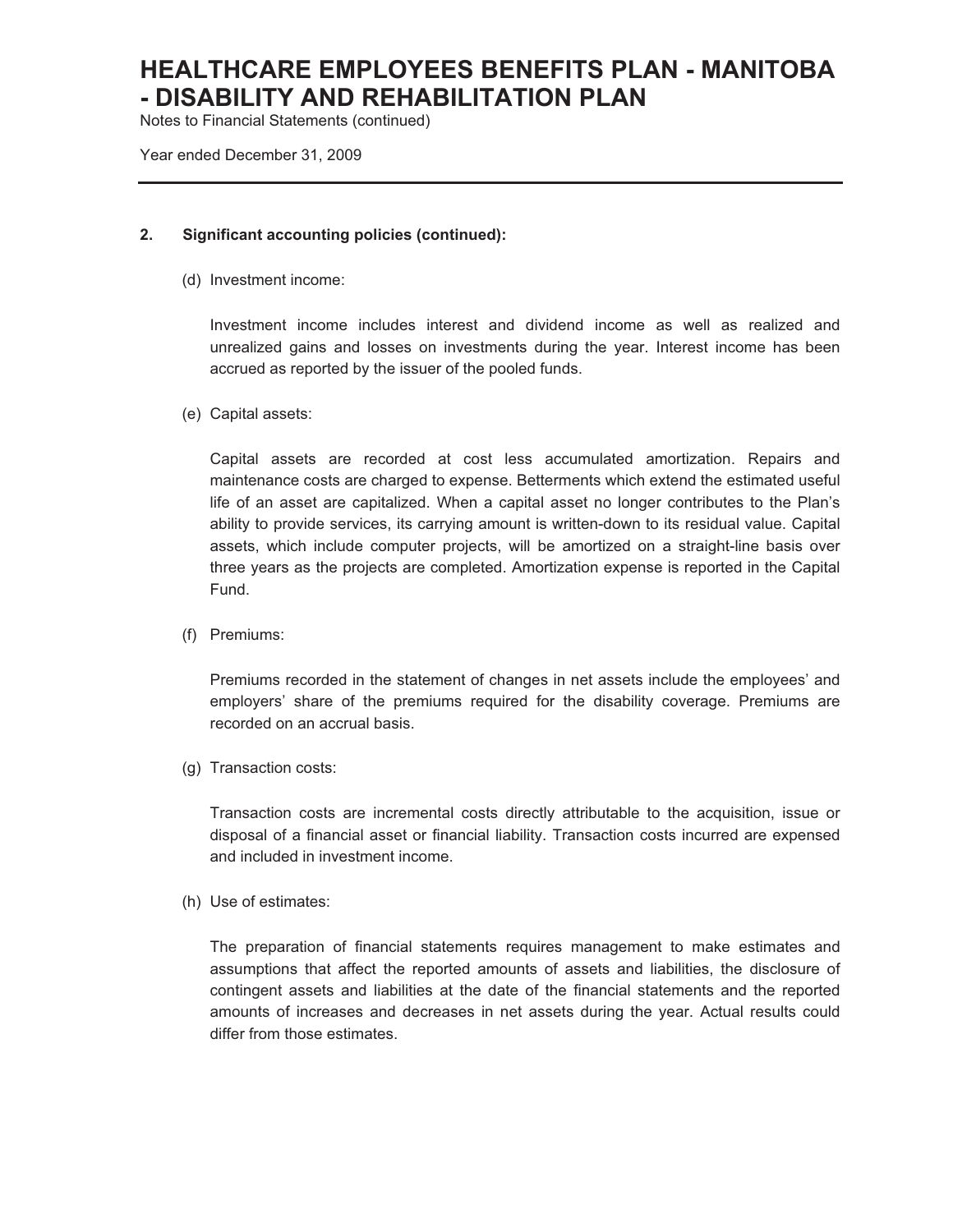Notes to Financial Statements (continued)

Year ended December 31, 2009

### **3. Change in accounting policy:**

*Financial Instruments - Disclosures:* 

Effective January 1, 2009, the Plan adopted the amendments to Canadian Institute of Chartered Accountants (CICA) Section 3862, *Financial Instruments - Disclosures* which provides for the comprehensive disclosure of financial instruments. Amendments to this standard require all financial instruments measured at fair value to be classified into one of three levels, depending on the inputs used for valuation. The hierarchy of inputs is summarized below:

- quoted prices (unadjusted) in active markets for identical assets or liabilities (Level 1);
- inputs other than quoted prices included in Level 1 that are observable for the asset or liability, either directly (i.e. as prices) or indirectly (i.e. derived from prices) (Level 2); and
- inputs for the asset or liability that are not based on observable market data (unobservable inputs) (Level 3).

Changes in valuation methods may result in transfers into or out of an investment's assigned level.

The enhanced disclosures with respect to these amendments are included in note 11 (e) to the financial statements.

*Credit Risk and the Fair Value of Financial Assets and Liabilities:* 

In January 2009, the Emerging Issue Committee (EIC) of the CICA issued EIC-173, *Credit Risk and the Fair Value of Financial Assets and Liabilities*, which clarifies that an entity's own credit risk and the credit risk of the counterparty should be taken into account in determining the fair value of financial assets and liabilities, including derivative instruments. EIC-173 is applied retrospectively without adjustment of prior periods in annual financial statements for periods ending on or after January 20, 2009. The Plan adopted this recommendation in its fair value determination effective January 1, 2009. The adoption of this guideline did not impact the Plan's changes in net assets or net assets.

### **4. Due from Manulife Financial:**

Due from Manulife Financial represents the ASO Plan surplus of \$45,249 (2008 - \$101,464). At May 31, 2002, the Trustees terminated the insured arrangement with Manulife Financial for claims with disability dates on or after June 1, 2002. Manulife Financial holds reserves to fund the fully insured portion of the claims with disability dates on or before May 31, 2002 until the release of all related liabilities.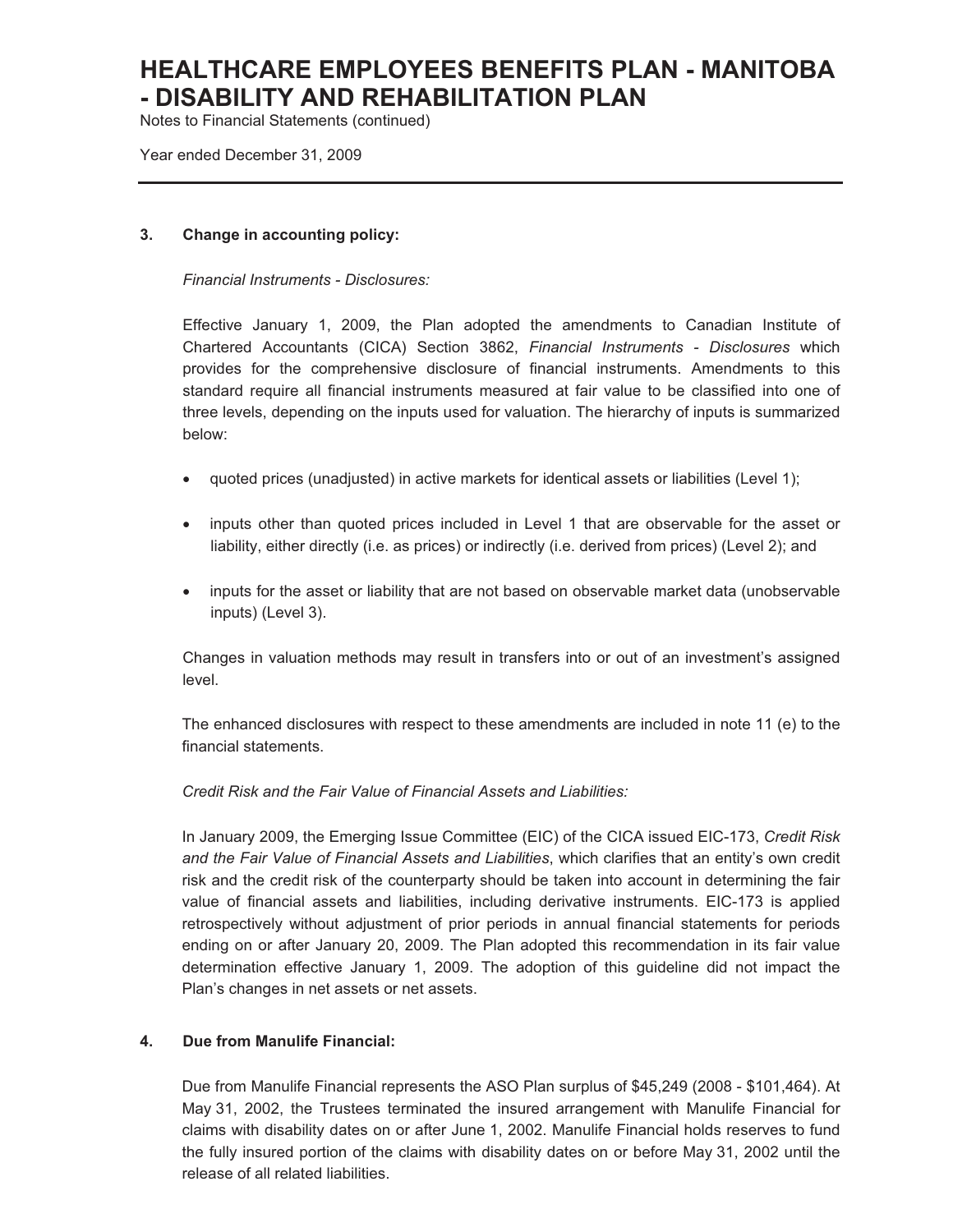Notes to Financial Statements (continued)

Year ended December 31, 2009

## **4. Due from Manulife Financial (continued):**

Interest is earned on the due from Manulife Financial as follows: Unrestricted deposit account balance at the 1-year GIC rate less .5 percent and on cash flows at 90-day T-bill rate less .5 percent.

Manulife Financial is to provide the Plan with terminal accounting in respect of the Insured Plan for the twelve year period from June 1, 2002 to May 31, 2014. The deficit of the Insured Plan as at May 31, 2002 will be carried over as the opening balance for the terminal accounting period, with the \$1,800,000 payment applied as a premium payment in the terminal accounting period. Any surplus generated during the terminal accounting period will first be applied to the deficit carried forward from May 31, 2002 and any other deficits arising during the terminal accounting period. Manulife Financial is obliged to pay the Plan any remaining surplus at the end of the terminal accounting period within 60 days thereof, together with interest from May 31, 2014 to the date of payment. Should the Insured Plan generate a deficit during the terminal accounting period or generate a surplus that is insufficient to eliminate the deficit existing as of May 31, 2002, no further amounts shall be owing or paid by the Plan in respect of any deficit existing at the end of the terminal accounting period.

### **5. Capital assets:**

|                                       |                      |                             |    | 2009               |    | 2008              |
|---------------------------------------|----------------------|-----------------------------|----|--------------------|----|-------------------|
|                                       | Cost                 | Accumulated<br>amortization |    | Net book<br>value  |    | Net book<br>value |
| Computer projects<br>Work in progress | 1,255,419<br>269,475 | 1,044,468                   | \$ | 210,951<br>269,475 | \$ | 84,377            |
|                                       | 4.524.894            | 1,044,468                   | S  | 480.426            | S  | 84,377            |

In fiscal 2009, \$513,710 (2008 - \$78,542) was transferred from the Unrestricted Fund to the Capital Fund for the computer projects.

### **6. Investments:**

|                   | 2009          | 2008          |
|-------------------|---------------|---------------|
| Bond pooled funds | \$127,176,524 | \$113,214,296 |

Investments are held in bond pooled funds which earned a return of 6.2 percent (2008 - 7.0 percent).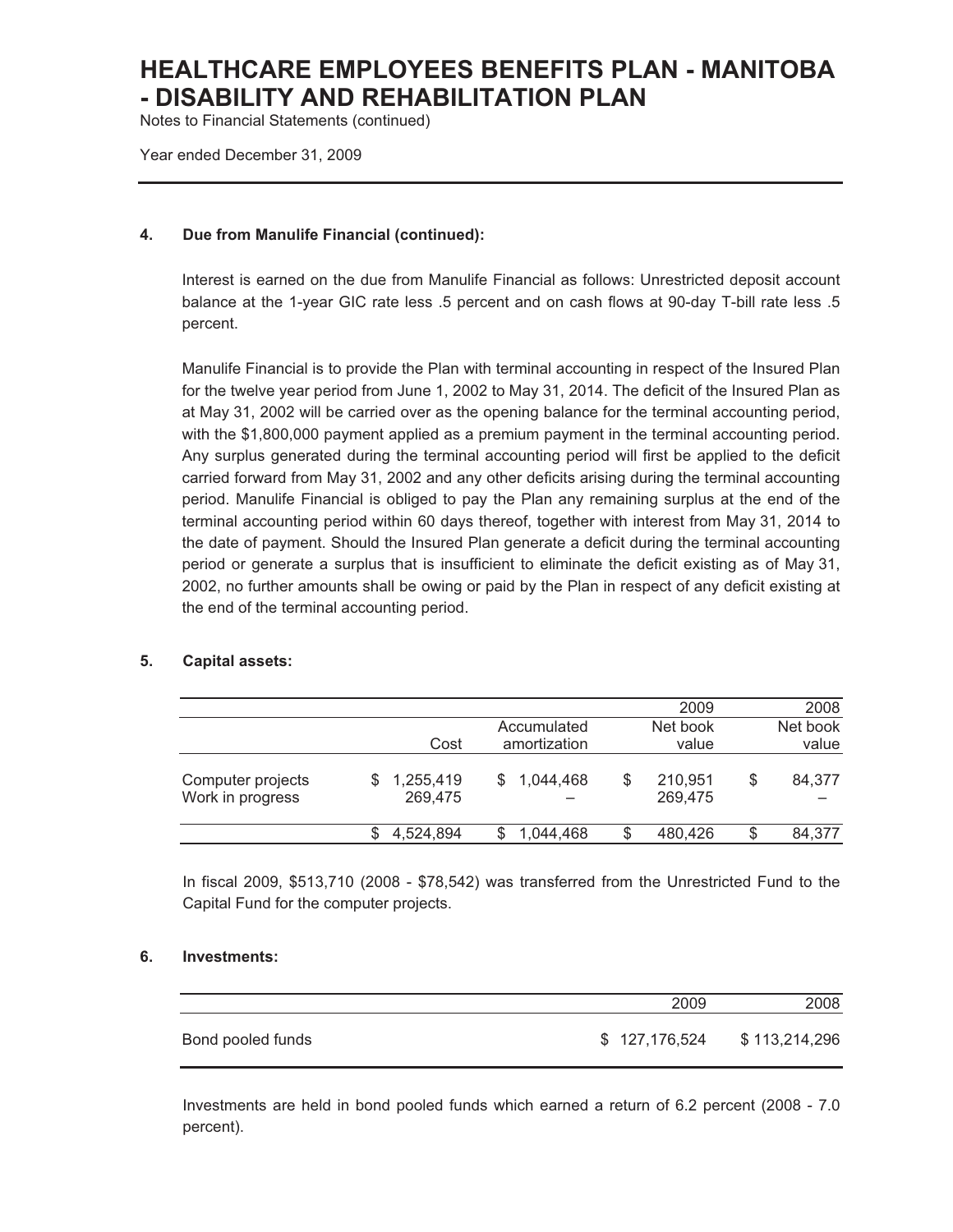Notes to Financial Statements (continued)

Year ended December 31, 2009

### **7. Role of the actuary:**

The actuary has been appointed pursuant to the Trust Agreement. With respect to the preparation of financial statements, the actuary has been engaged to carry out an estimation of the Plan's obligations for IBNR and disabled lives to the members. The estimation is made in accordance with accepted actuarial practice and reported thereon to the Board of Trustees. In performing the estimation of the liabilities, which are by their nature inherently variable, assumptions are made as to future claims, members' ages, benefit amounts, rates of recovery and interest rates.

#### **8. Obligations for:**

(a) Incurred but not reported (IBNR):

This obligation relates to those claims which have been incurred but not reported at the date of the financial statements. This obligation is calculated as the estimated claims cost for six months.

(b) Disabled lives:

This obligation is calculated annually by an independent actuary under each plan for every disabled member receiving benefits. It reflects the liability for future benefit payments and is developed on the basis of the member's age, benefit amount and normal rates of recovery and an assumed interest rate of 3.07 percent (2008 - 3.44 percent).

#### **9. Internally restricted:**

The Board of Trustees has approved the establishment of a stabilization reserve consisting of the claims fluctuation reserve, operational risk reduction reserve, and investment reserve. The claims fluctuation reserve has been established at an amount equal to 10 percent of the current year's premiums and is fully funded. The operational risk reduction reserve has been established at an amount equal to 10 percent of the current year's premiums. The investment reserve has been established at an amount equal to 10 percent of the current year's disabled life reserve plus IBNR.

#### **10. Related party transactions:**

.

HEBP and the Healthcare Employees Pension Plan - Manitoba (HEPP) have a certain number of common trustees and a cost sharing agreement to allocate certain costs based on factors such as square footage, number of employees and time usage. The balance due to HEPP is non-interest bearing, and has no fixed terms of repayment.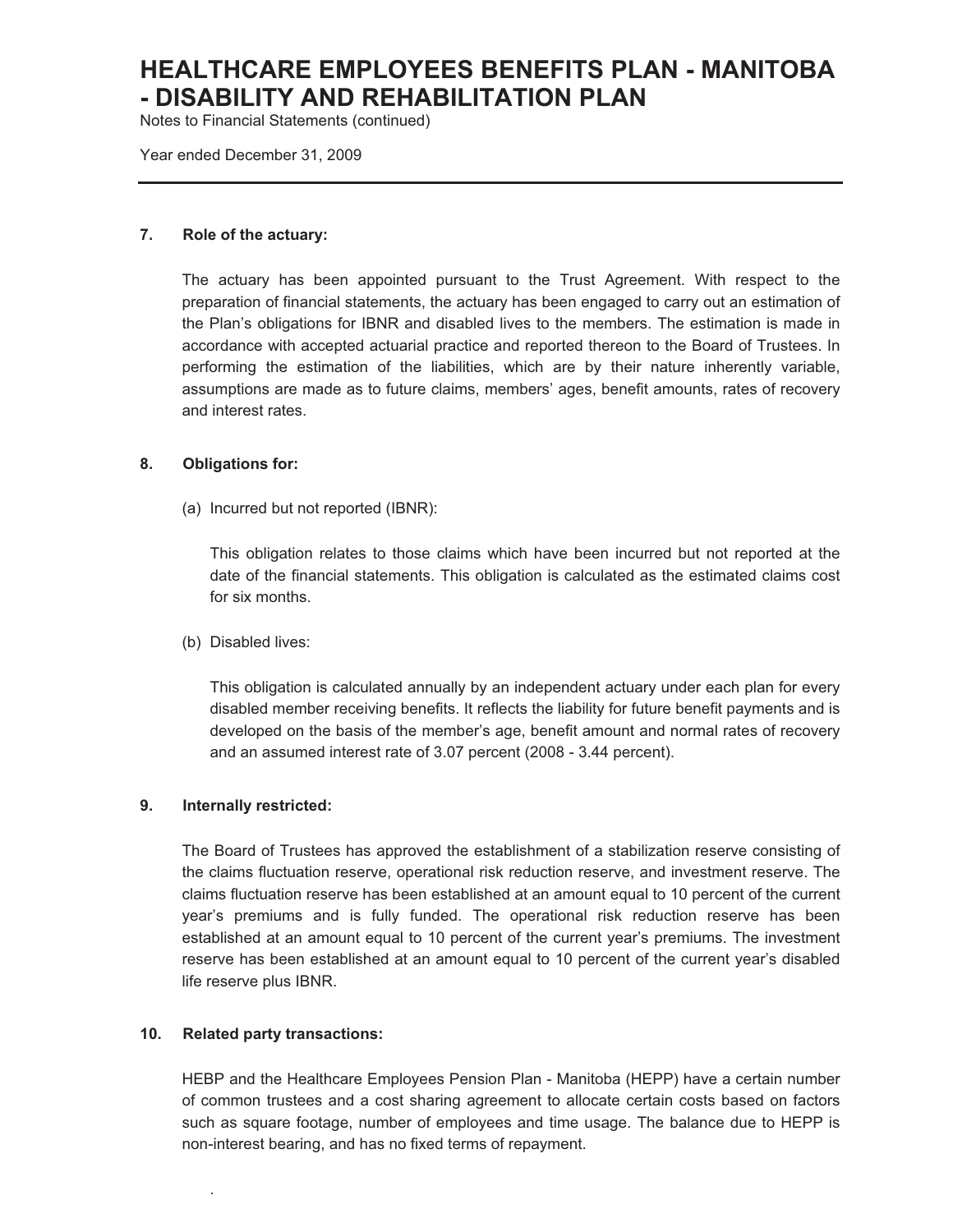Notes to Financial Statements (continued)

Year ended December 31, 2009

#### **11. Risk management and fair value:**

- (a) Market risk:
	- (i) Interest rate risk:

Interest rate risk arises from the possibility that changes in interest rates will affect future cash flows or fair values of financial instruments. The Plan's fixed income investments are exposed to the risk that the value of interest-bearing investments will fluctuate due to changes in the level of market interest rates. The Plan's exposure to interest rate risk is concentrated in its investment in the bond pooled funds. To properly manage the Plan's interest rate risk, appropriate guidelines on the weighting and duration for fixed income investments are set and monitored.

The remaining terms to contractual maturity of fixed income investments at December 31 are as follows:

|                                                             | 2009                                  | 2008                                  |
|-------------------------------------------------------------|---------------------------------------|---------------------------------------|
| Less than one year<br>One to five years<br>After five years | 3,934,931<br>53,634,792<br>69,606,801 | 3,011,500<br>49,791,648<br>60,411,148 |
| Total market value                                          | \$127,176,524                         | \$113,214,296                         |

As at December 31, 2009, if the prevailing interest rates were raised or lowered by 100 basis points, with all other factors held constant, net assets would likely have decreased or increased, respectively, by approximately \$8,305,000. The Plan's interest rate sensitivity was determined based on portfolio weighted duration.

(ii) Foreign currency risk:

Foreign currency exposure arises from the Plan's investment in the bond pooled funds, which hold investments denominated in U.S. currency. Fluctuations in the relative value of the Canadian dollar against this currency can result in a positive or negative effect on the fair value of investments. The Plan's foreign currency risk is monitored by the investment manager on a quarterly basis.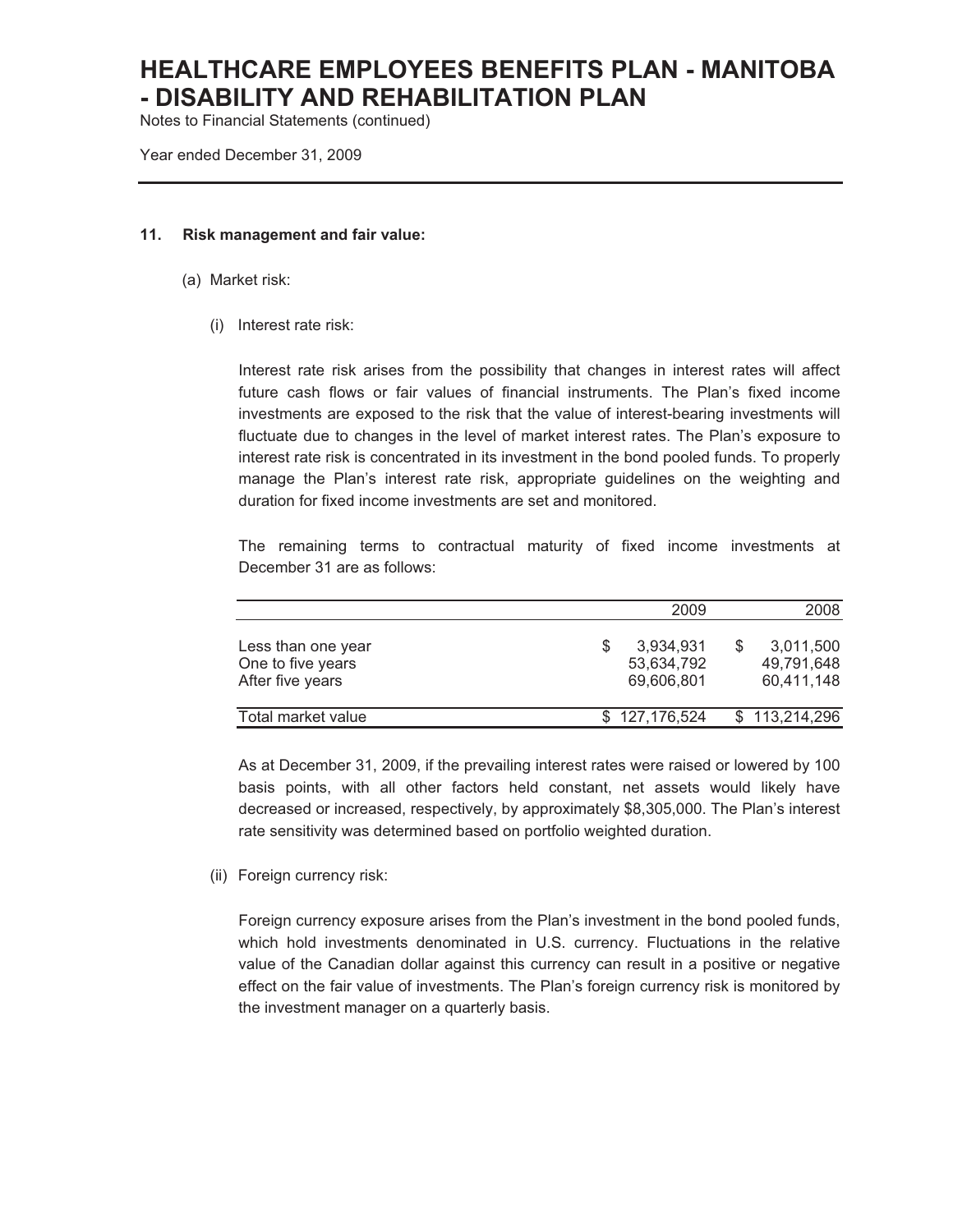Notes to Financial Statements (continued)

Year ended December 31, 2009

### **11. Risk management and fair value (continued):**

(ii) Foreign currency risk (continued):

The Plan's exposure in investments to foreign currencies to Canadian dollars is shown below:

| As at December 31, 2009 | Actual currency<br>exposure |                          |             |  |  |
|-------------------------|-----------------------------|--------------------------|-------------|--|--|
| Canadian<br>US dollar   | S                           | 122,216,640<br>4,959,884 | 96.1<br>3.9 |  |  |
|                         |                             | 127,716,524              | 100.0       |  |  |

A 10 percent increase or decrease in exchange rates, with all other variables held constant, would result in a charge in unrealized gains (losses) of approximately \$496,000.

(iii) Other price risk:

The Plan believes it is not exposed to any other price risk in relation to the Plan's financial instruments.

(b) Credit risk:

The Plan is exposed to credit risk, which is the risk that a counterparty will be unable to pay amounts in full when due or requested. The Plan's greatest concentration of credit risk is in its fixed income securities. The fair value of the fixed income securities includes consideration of the creditworthiness of the debt issuer. All transactions in listed securities are settled or paid for upon delivery using approved brokers. The risk of default is considered minimal, as payment is made on a purchase once the securities have been received from the broker. For sales transactions, the securities are released once the broker has made payment.

The breakdown of the Plan's bond pooled funds by credit ratings from various rating agencies is presented below:

|                              | 2009         |                                                     |                                 | 2008         |                                                     |                                 |
|------------------------------|--------------|-----------------------------------------------------|---------------------------------|--------------|-----------------------------------------------------|---------------------------------|
| Credit rating                | Market value |                                                     |                                 | Market value |                                                     |                                 |
| AAA<br>AA<br>A<br><b>BBB</b> | S            | 53.414.140<br>30.140.836<br>37.389.898<br>5,468,591 | 42.0%<br>23.7%<br>29.4%<br>4.3% | S            | 47,210,361<br>29.096.074<br>34.303.932<br>1.924.643 | 41.7%<br>25.7%<br>30.3%<br>1.7% |
| Short-term investments       |              | 763.059                                             | $0.6\%$                         |              | 679.286                                             | 0.6%                            |
|                              |              | 127.176.524                                         | 100%                            | S            | 113.214.296                                         | 100%                            |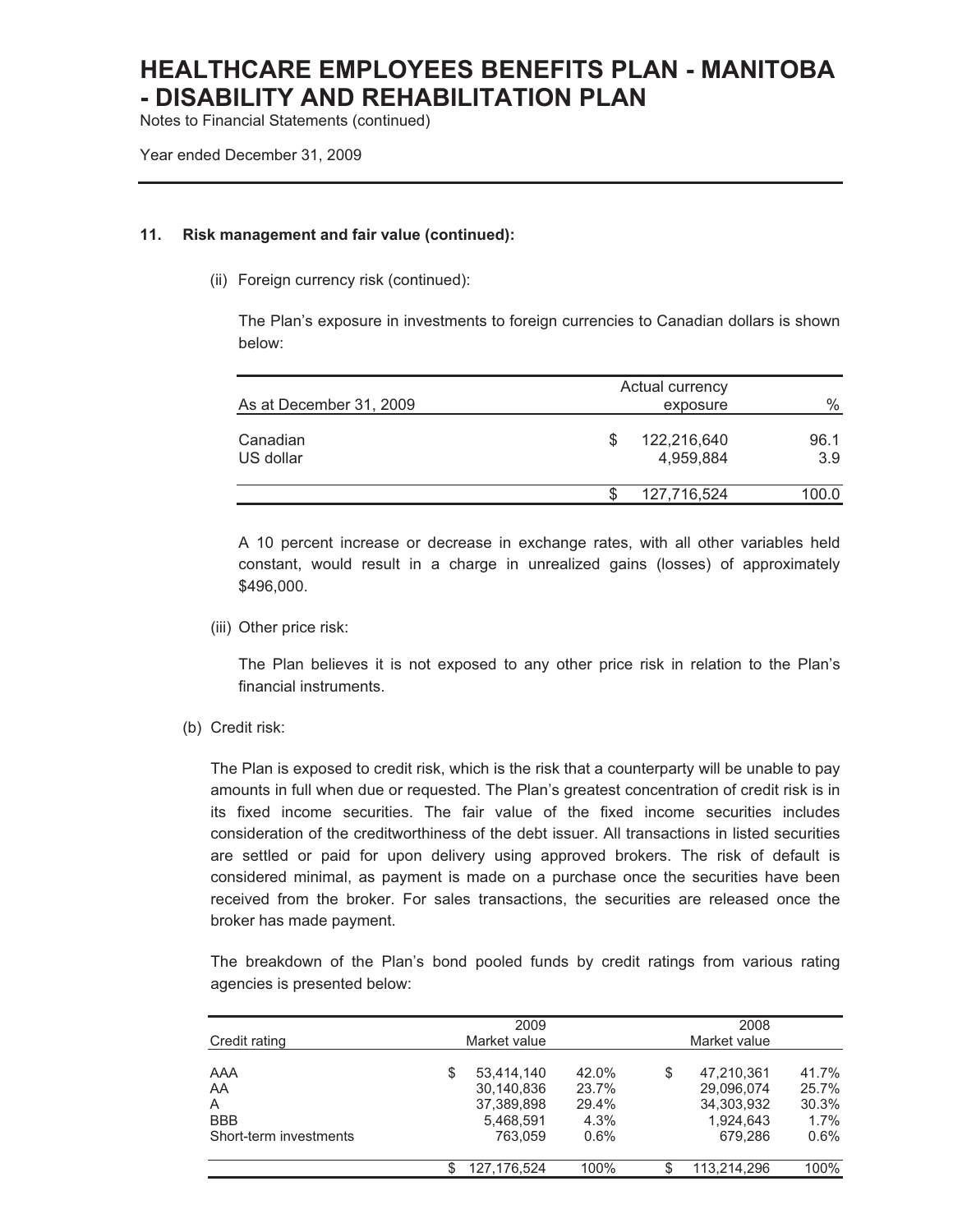Notes to Financial Statements (continued)

Year ended December 31, 2009

#### **11. Risk management and fair value (continued):**

(b) Credit risk (continued):

Credit risk associated with premiums and other receivables is minimized due to their nature. Premiums are collected from participating members through the payroll process. In 2009, a provision for doubtful premiums and other receivables of \$180,000 (2008 - nil) has been recorded.

(c) Liquidity risk:

Liquidity risk is the possibility that investments of the Plan cannot be readily converted into cash when required. The Plan may be subject to liquidity constraints because of insufficient volume in the markets for the securities of the Plan or other securities may be subject to legal or contractual restrictions on their resale. Liquidity risk is managed by investing the majority of the Plan's assets in investments that are traded in an active market and can be readily disposed. The Plan's premiums payable and accrued liabilities and due to HEPP balances have contracted maturities of less than one year.

(d) Claims and premiums risk:

The nature of the unpaid claims is such that the establishment of obligations is based on known facts and interpretation of circumstances, on a case by case basis, and is therefore a complex and dynamic process influenced by a variety of factors.

Consequently, the establishment of obligations and premium rates relies on the judgment and opinions of a number of professionals, on historical precedent and trends, on prevailing legal, economic, social and regulatory trends and on expectations as to future developments. The process of determining premium rates and reserves necessarily involves risks that the actual results will deviate, perhaps substantially, from the best estimates made.

(e) Fair value:

The fair value of the financial assets and liabilities of the Plan approximates their carrying value due to their short-term nature (except investments which are stated at market value, note 6).